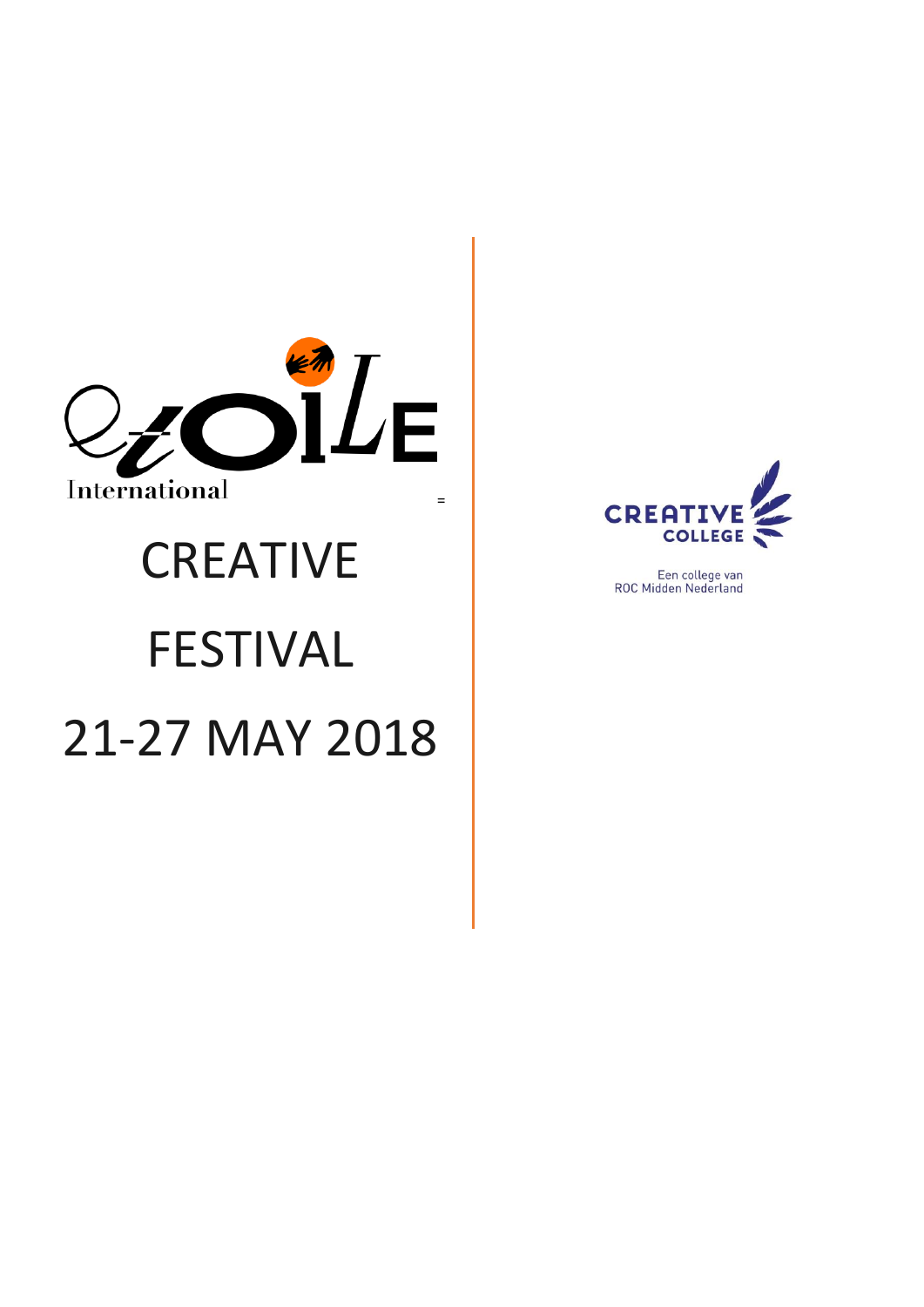

# Index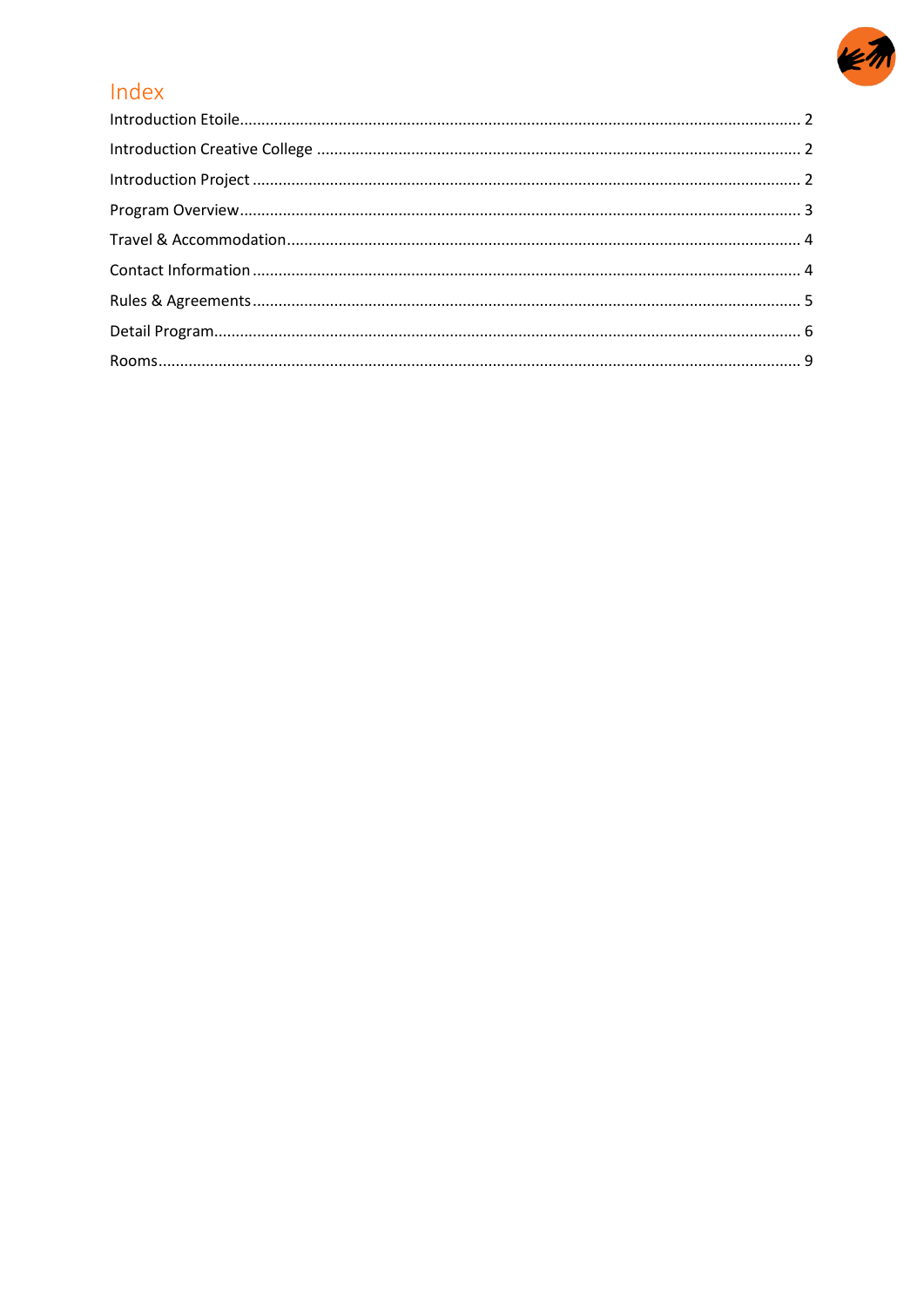

## <span id="page-2-0"></span>Introduction Etoile

Etoile International is a Dutch organization which is committed to international projects in the field of culture, theater and development. The association is in the Etoile network responsible for international relations and connections.

Etoile International is connected to the school ROC Midden Nederland and within the educational collaborations with various programs including the courses of Creative College.

Through collaborations with parties in education, culture sector as well as with various voluntary organizations and government agencies, the organization can ensure its goals of development and culture and can take care of equal opportunities for all.

Organization of all projects will always be in control of the Etoile organization with cooperation from the education partners.

Responsibility for the development of education and time lies with the education partners.

## <span id="page-2-1"></span>Introduction Creative College

The Creative College trains young people for a job in the entertainment (artists training), audiovisual production, leisure and events, media and design stage and event technology. They will be taught in small groups and the teachers know all students by name. The school has a close cooperation with the industry.

## <span id="page-2-2"></span>Introduction Project

Welcome to our international projects!

This document must include all information about what you can expect from us but also what we expect from you!

Each day there is a program that is packed with activities, rehearsals or things that belong in an international project.

The Creative Festival where you join now is a special project created to develop cooperation with each other in the Netherlands

One week you will stay to rehearse at the "Fort aan de Klop" with each other and develop the show!

Saturday, May 6, we will present our show during the Creative Festival which also include dance performances, music acts and other acts from the school Creative College! We hope you will have a rewarding time and go enjoy the creativity and the special moments in this project!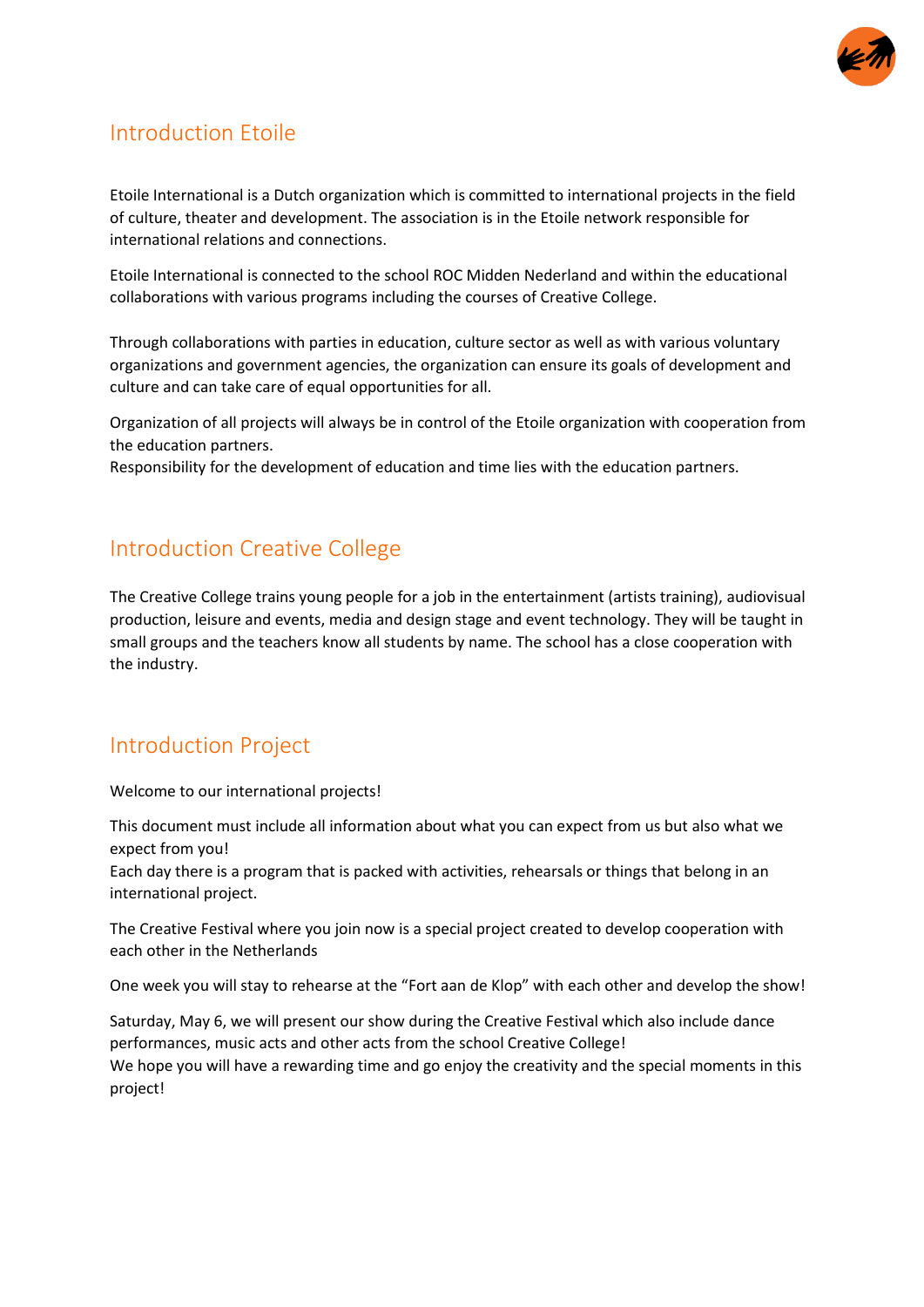

## <span id="page-3-0"></span>Program Overview

| <b>Day</b> | <b>Date</b> | <b>Activity</b>                                                                  | Location                                  | <b>Note</b> |
|------------|-------------|----------------------------------------------------------------------------------|-------------------------------------------|-------------|
| Monday     | 21-05-18    | Arrival day                                                                      | Fort aan de Klop<br>Schiphol              |             |
| Tuesday    | 22-05-18    | Rehearsal in theatre barrack                                                     | Fort aan de Klop                          |             |
| Wednesday  | 23-05-18    | Rehearsal in theatre barrack                                                     | Fort aan de klop                          |             |
| Thursday   | 24-05-18    | Visit Creative College, Open Rehearsal<br>in school and excursion in city centre | <b>Creative College</b><br>Utrecht Centre | By bus      |
| Friday     | 25-05-18    | Rehearsal in theatre barrack                                                     | Fort aan de Klop                          |             |
| Saturday   | 26-05-18    | Creative Festival & Showtime                                                     | Fort aan de Klop                          |             |
| Sunday     | 27-05-18    | End project & Departure                                                          | Fort aan de Klop<br>Schiphol              |             |

The organization is free to make changes to the program.

These possible changes will be communicated during moments with the whole group and everybody must write the change personally in their own schedule!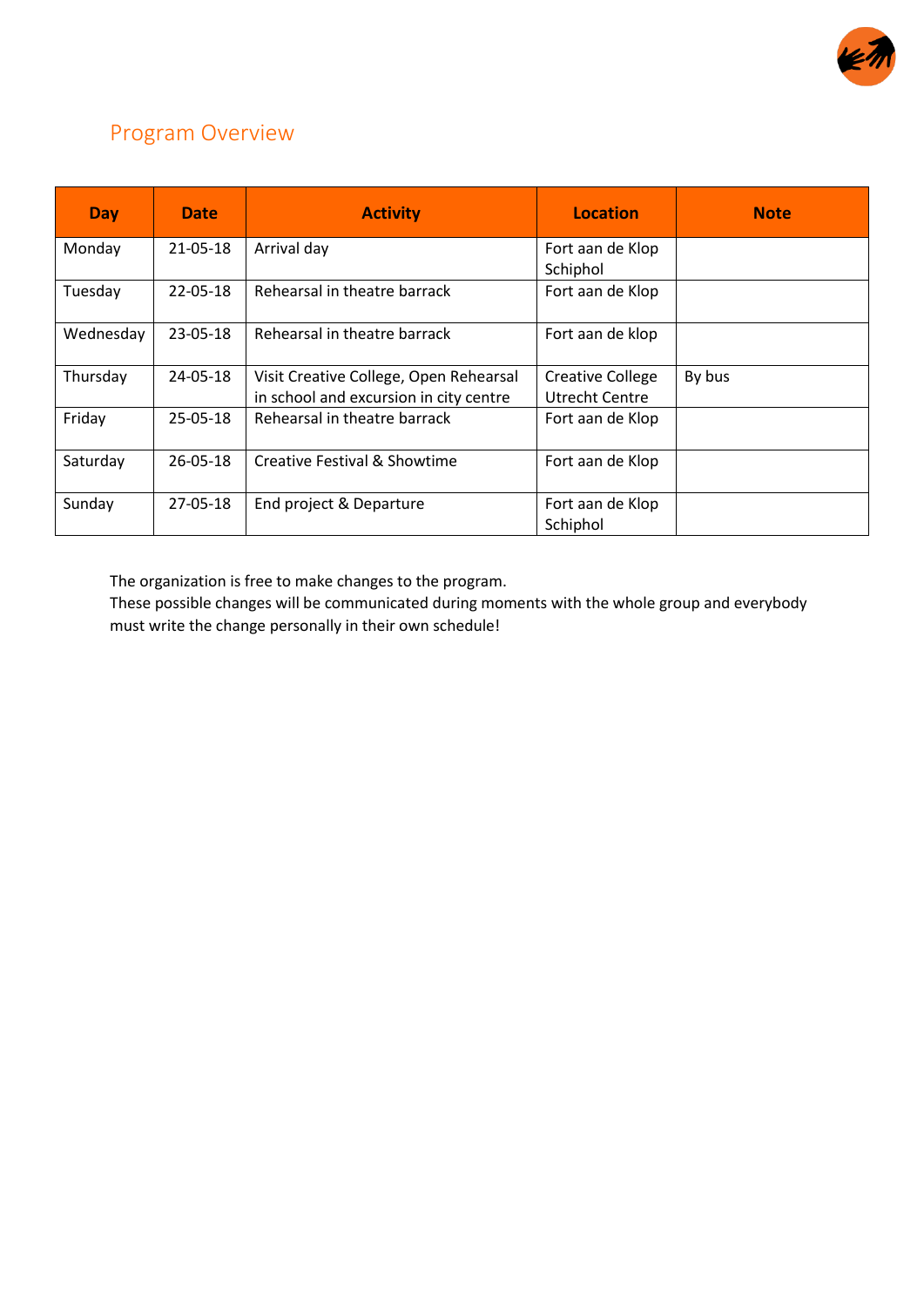

## <span id="page-4-0"></span>Travel & Accommodation

Accommodation: Fort aan de Klop 1e Polderweg 4 3563 MC Utrecht [www.fortaandeklop.nl](http://www.fortaandeklop.nl/)

School: Creative College Brandenburchdreef 20 3562 CS Utrecht [www.rocmn.nl](http://www.rocmn.nl/)

Flight Details Italian delegation: Amsterdam 21 may 2018 Fly Number EZY7940 Departure 19.15 Arrival 21.20 Amsterdam – Milano Linate 27 may 2018 Fly Number EZY7939 Departure 16.55 Arrival 18.40

| - Check In time 21-05-18 Fort aan de Klop Italian Students:  | 21:20 |
|--------------------------------------------------------------|-------|
| - Check In time 21-05-18 Fort aan de Klop Dutch Students:    | 20:00 |
| - Check Out time 27-05-18 Fort aan de Klop Italian Students: | 13:00 |
| - Check Out time 27-05-18 Fort aan de Klop Dutch Students:   | 15:30 |

The use of beds in "Fort aan de Klop" requires no additional items such as bedding, etc. However, each participant must bring his own towels and toilet articles. Pillows, blankets are already present.

## <span id="page-4-1"></span>Contact Information

| Chairmen Etoile International Marten van der Weele |                  | 0031 618667646 |
|----------------------------------------------------|------------------|----------------|
| Coach Etoile International                         | Liselotte Boers  | 0031 613624904 |
| Accommodation:                                     | Fort aan de Klop | 0031 302660555 |
| School                                             | Creative College | 0031 307541700 |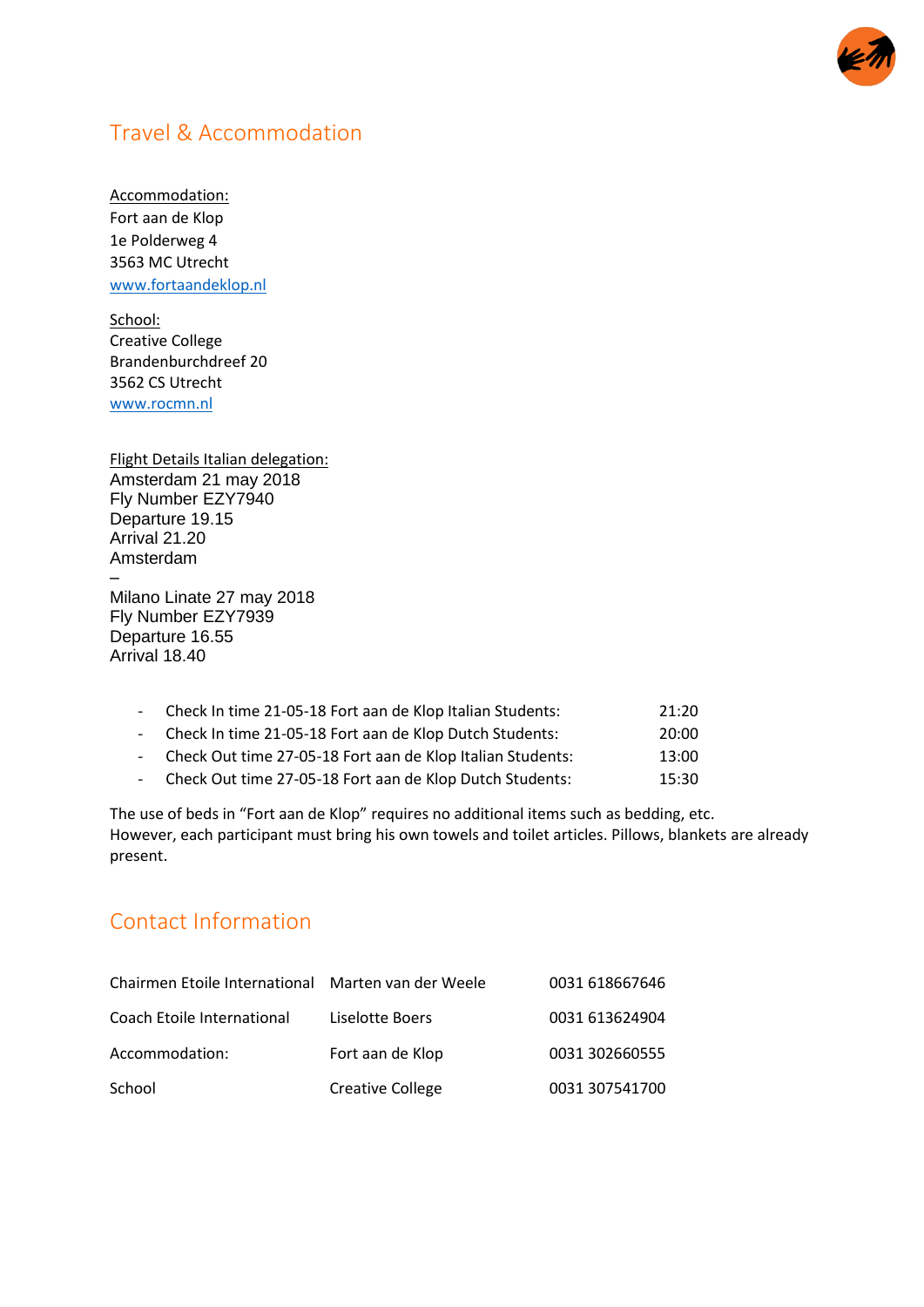

## <span id="page-5-0"></span>Rules & Agreements

#### Accommodation Rules

- Do not eat or drink in the rooms
- Every morning you make the bed
- Room is cleaned before you leave
- Respect for the material you use and leave it tidy
- Stick to the duty timetable
- The timetable cannot be changed for individuals
- In case of problems within the group, please indicate this to the responsible (Marten v/d Weele)
- Are there problems in the housing report it to Marten v/d Weele
- You may only enter the areas which are open for use of the project
- At eleven o'clock we all go to bed
- You are responsible for your own alarm, make sure you're on time every morning!!
- Food is regulated, if you have special needs than you have to arrange it yourself
- You live together in one house, minding each other so that the atmosphere remains correct.

- Using the brasserie is not part of the project and should be used under strict conditions on an individual basis

#### Project rules

- Phones are not allowed during the rehearsal.
- Everyone should participate in the warm-up.
- Black clothing is mandatory.
- When the bus arrives make sure you are ready to leave directly.
- Keep the dressing rooms neat.
- If you eat or drink clean the waste yourself
- During the rehearsal and the show you do not wear jewellery and you do not use nail polish.
- During rehearsals you put yourself for the full 100%!
- The use of alcohol or drugs is strictly prohibited

#### Excursion rules

- Make sure you're attainable on your mobile phone.
- During the excursions you are responsible for yourself and the group and we use the same rules
- During excursions we are one group and only if it's allowed by organisation there is free time.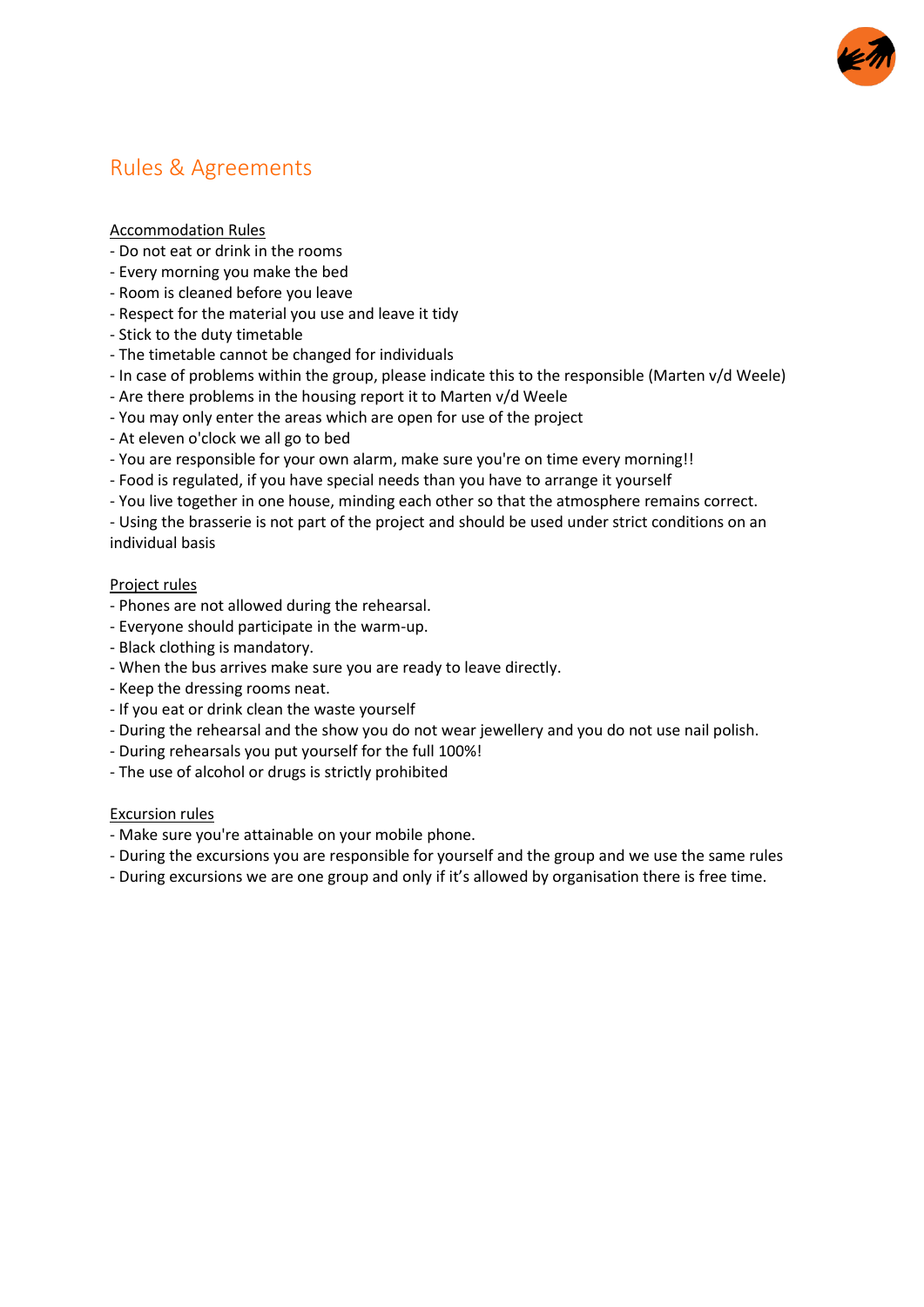

# <span id="page-6-0"></span>Detail Program

| Day 1 |                                                |                       |                              |
|-------|------------------------------------------------|-----------------------|------------------------------|
| Day:  | <b>Monday</b>                                  |                       |                              |
| Date: | $21 - 05 - 18$                                 |                       |                              |
| Time  | Activity                                       | Location              | <b>Note</b>                  |
| 19:00 | <b>Check in Organization Students</b>          | Fort aan de Klop      | Preparations of the Project  |
| 19:30 | Check in Sound & Vision Students               | Fort aan de Klop      | Preparations of theatre room |
| 19:15 | <b>Meeting Organization students</b>           | Fort aan de Klop      | Arrange the planning         |
| 20:00 | Check in Dutch Theatre students                | Fort aan de Klop      |                              |
| 21:20 | Arrival at Schiphol airport Italian delegation | Schiphol              |                              |
| 21:30 | Transfer from Schiphol to Utrecht              |                       | Private Bus                  |
| 22:30 | Check in Italian delegation                    | Fort aan de Klop      |                              |
| 23:30 | <b>Bed Time</b>                                | <b>Sleeping Rooms</b> |                              |

|       | Day 2                    |                         |  |  |
|-------|--------------------------|-------------------------|--|--|
| Day:  | <b>Tuesday</b>           |                         |  |  |
| Date: | 22-05-18                 |                         |  |  |
| Time  | Activity                 | Location<br><b>Note</b> |  |  |
| 07:00 | Wake Up Time             | <b>Sleeping Rooms</b>   |  |  |
| 08:00 | <b>Breakfast</b>         | <b>Barrack E</b>        |  |  |
| 09:00 | Rehearsal                | <b>Theatre Barrack</b>  |  |  |
| 13:00 | Break & Lunchtime        | <b>Barrack E</b>        |  |  |
| 14:00 | Rehearsal                | <b>Theatre Barrack</b>  |  |  |
| 18:30 | Stop Rehearsal           |                         |  |  |
| 19:00 | Dinner all together      | <b>Barrack E</b>        |  |  |
| 21:00 | Evening program optional | Outside                 |  |  |
| 22:00 | Silence outside          |                         |  |  |
| 23:00 | <b>Bed Time</b>          | <b>Sleeping Rooms</b>   |  |  |

| Day 3 |                               |                       |             |
|-------|-------------------------------|-----------------------|-------------|
| Day:  | <b>Wednesday</b>              |                       |             |
| Date: | $23 - 05 - 18$                |                       |             |
| Time  | Activity                      | Location              | <b>Note</b> |
| 07:00 | Wake Up Time                  | <b>Sleeping Rooms</b> |             |
| 08:00 | <b>Breakfast</b>              | <b>Barrack E</b>      |             |
| 09:00 | Rehearsal                     | <b>Barrack E</b>      |             |
| 13:00 | Lunch Time                    |                       |             |
| 14:00 | Rehearsal                     | <b>Barrack E</b>      |             |
| 18:30 | <b>Stop Rehearsal</b>         |                       |             |
| 19:00 | Dinner                        | <b>Barrack E</b>      |             |
|       | Free time in Fort aan de Klop |                       |             |
| 22:00 | Silence outside               | Outside               |             |
| 23:00 | <b>Bed Time</b>               | <b>Sleeping Rooms</b> |             |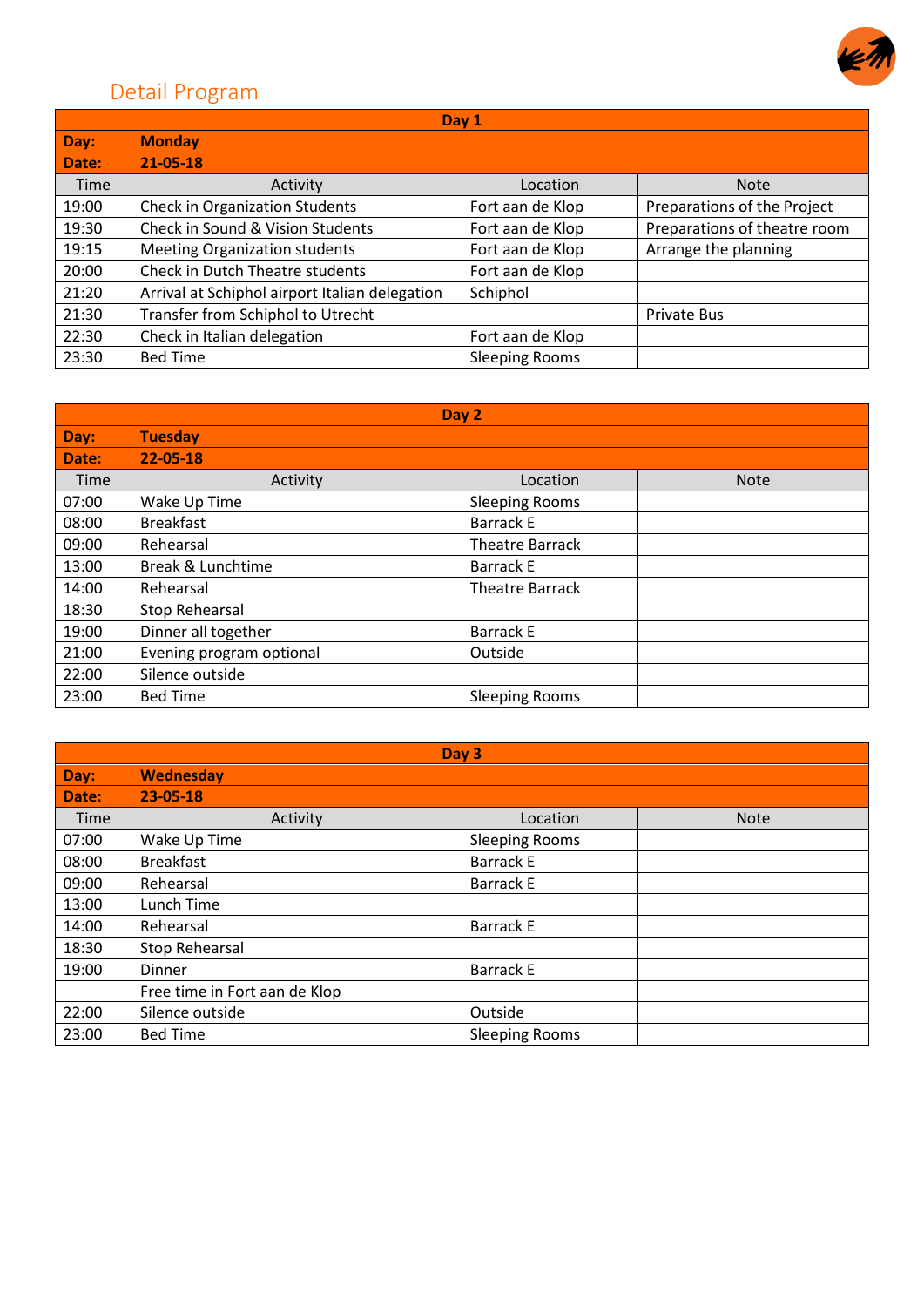

| Day 4 |                               |                        |             |
|-------|-------------------------------|------------------------|-------------|
| Day:  | <b>Thursday</b>               |                        |             |
| Date: | $24 - 05 - 18$                |                        |             |
| Time  | Activity                      | Location               | <b>Note</b> |
| 07:00 | Wake Up Time                  | <b>Sleeping Rooms</b>  |             |
| 08:00 | <b>Breakfast</b>              | <b>Barrack E</b>       |             |
| 09:00 | Transfer by bus to the school | Parking place          |             |
| 09:30 | Rehearsal                     |                        |             |
| 13:00 | Break & Lunchtime             | <b>Barrack E</b>       |             |
| 14:30 | Rehearsal                     | <b>Theatre Barrack</b> |             |
| 18:30 | Transfer back by bus          | <b>Barrack E</b>       |             |
| 19:00 | Dinner                        |                        |             |
| 22:00 | Silence outside               | Outside                |             |
| 23:00 | <b>Bed Time</b>               | <b>Sleeping Rooms</b>  |             |

| Day 5 |                   |                        |             |
|-------|-------------------|------------------------|-------------|
| Day:  | <b>Friday</b>     |                        |             |
| Date: | 25-06-18          |                        |             |
| Time  | Activity          | Location               | <b>Note</b> |
| 07:00 | Wake Up Time      | <b>Sleeping Rooms</b>  |             |
| 08:00 | <b>Breakfast</b>  | <b>Barrack E</b>       |             |
| 09:00 | Rehearsal         | <b>Theatre Barrack</b> |             |
| 12:30 | Break & Lunchtime | Barrack E              |             |
| 14:30 | Rehearsal         | <b>Theatre Barrack</b> |             |
| 19:00 | Dinner            | Barrack E              |             |
| 22:00 | <b>Bed Time</b>   | <b>Sleeping Rooms</b>  |             |

| Day 6 |                                        |                        |                         |  |
|-------|----------------------------------------|------------------------|-------------------------|--|
| Day:  | <b>Saturday</b>                        |                        |                         |  |
| Date: | $26 - 05 - 18$                         |                        |                         |  |
| Time  | Activity                               | Location               | <b>Note</b>             |  |
| 09:00 | Wake Up Time                           | <b>Sleeping Rooms</b>  |                         |  |
| 10:00 | <b>Breakfast</b>                       | <b>Barrack E</b>       |                         |  |
| 10:00 | Rehearsal                              | <b>Theatre Barrack</b> |                         |  |
| 12:30 | Stop rehearsal                         |                        |                         |  |
| 13:00 | Lunch Time                             | <b>Barrack E</b>       |                         |  |
| 16:00 | Visit at Creative Festival (optinal)   | Fort aan de Klop       | Free time to visit acts |  |
| 17:00 | Gathering in Barrack E for briefing!   | <b>Barrack E</b>       |                         |  |
| 18:00 | Warming up & Preparations              | <b>Theatre Barrack</b> |                         |  |
| 19:30 | <b>Walk in Guests</b>                  | <b>Theatre Barrack</b> |                         |  |
| 20:00 | Show time!                             | <b>Theatre Barrack</b> |                         |  |
| 21:00 | End show                               | <b>Theatre Barrack</b> |                         |  |
| 22:30 | Prepare Luggage for departure next day | <b>Sleeping Rooms</b>  |                         |  |
| 00:00 | <b>Bed Time</b>                        | <b>Sleeping Rooms</b>  |                         |  |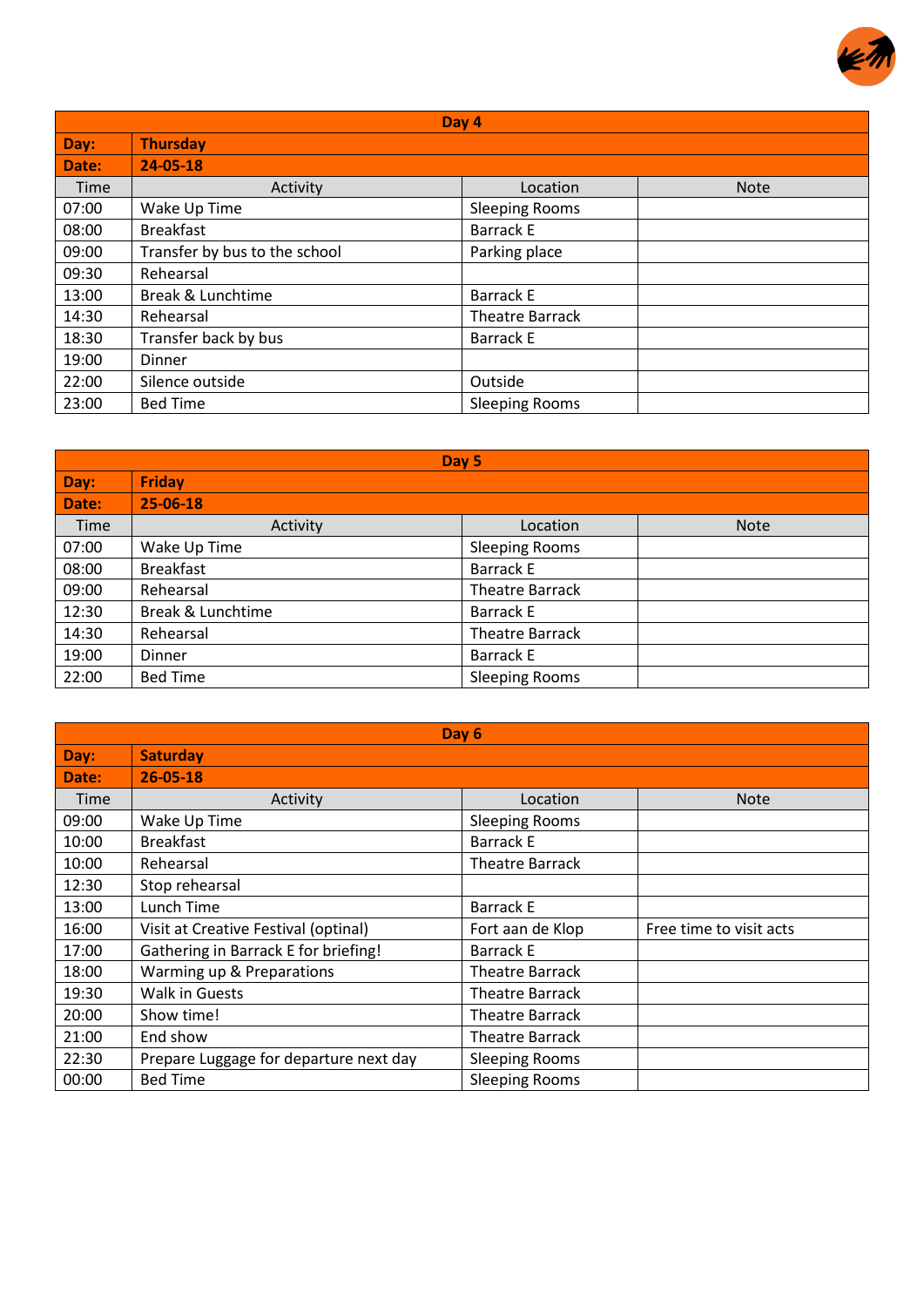|       |                                             | Day 7                   |                |
|-------|---------------------------------------------|-------------------------|----------------|
| Day:  | <b>Sunday</b>                               |                         |                |
| Date: | $27 - 05 - 18$                              |                         |                |
| Time  | Activity                                    | Location                | <b>Note</b>    |
| 09:00 | Wake Up                                     | <b>Sleeping Rooms</b>   |                |
| 10:00 | <b>Breakfast</b>                            | <b>Barrack E</b>        |                |
| 11:00 | Cleaning                                    | <b>Sleeping Rooms</b>   |                |
| 12:45 | Say goodbye to the Italian students         |                         |                |
| 13:00 | Arrival bus to the airport Italian students |                         |                |
| 14:00 | Arrival airport                             | Schiphol Airport        | EZY7939        |
| 16:55 | Departure Italian students to Milan         | <b>Schiphol Airport</b> |                |
| 15:30 | Project finished                            |                         | Dutch students |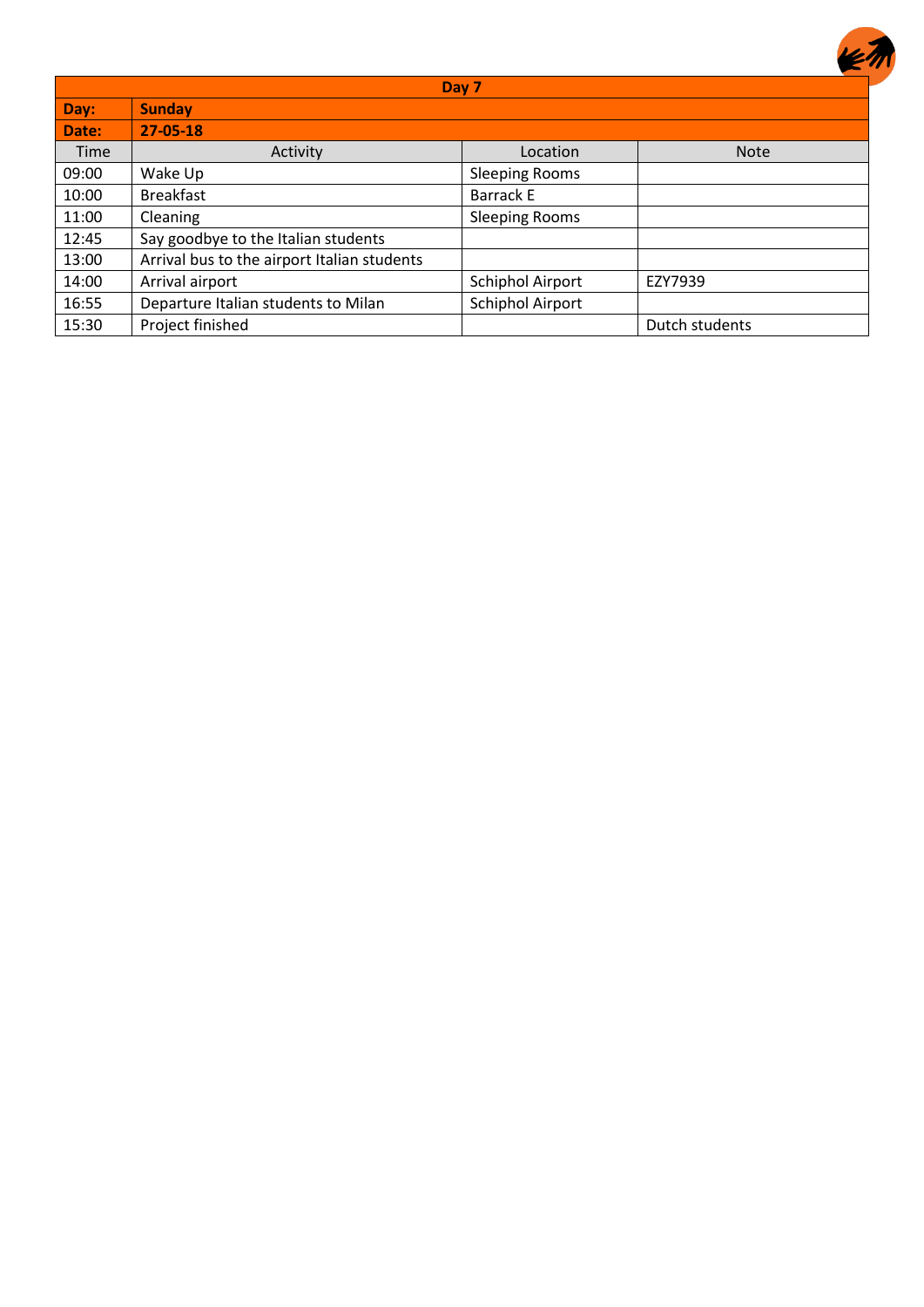#### <span id="page-9-0"></span>Rooms



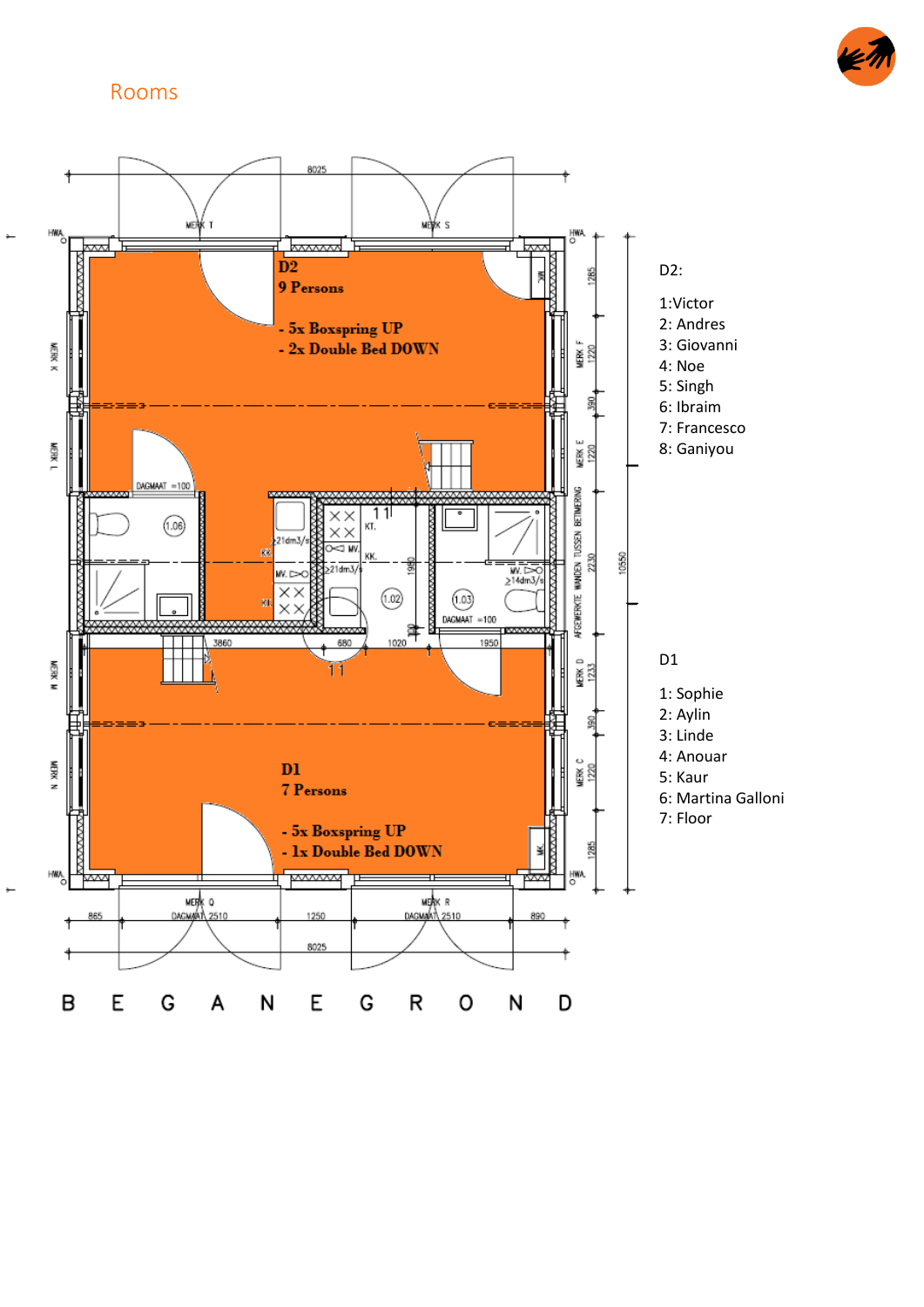



The Entrance for the Barrack E Sleepingrooms is at the back of the Barrack, and lead to the 1st floor where the beds stand. 20x Boxspring Bed

#### Barrack E

- 1: Danielle
- 2: Yanna
- 3: Willemijn
- 4: Annelot
- 5: Sharhzad
- 6: Emma
- 7: Melissa

8: Alice

- 9: Martina Menacho
- 10: Kaur
- 11: Sabrina
- 12: Beatrice
- 13: Sara
- 14: Martina Clemente
- 15: IIenia
- 16: Anna
- 17: Chiara
- 18: Vittoria
- 19: Rosalia
- 20: Milena